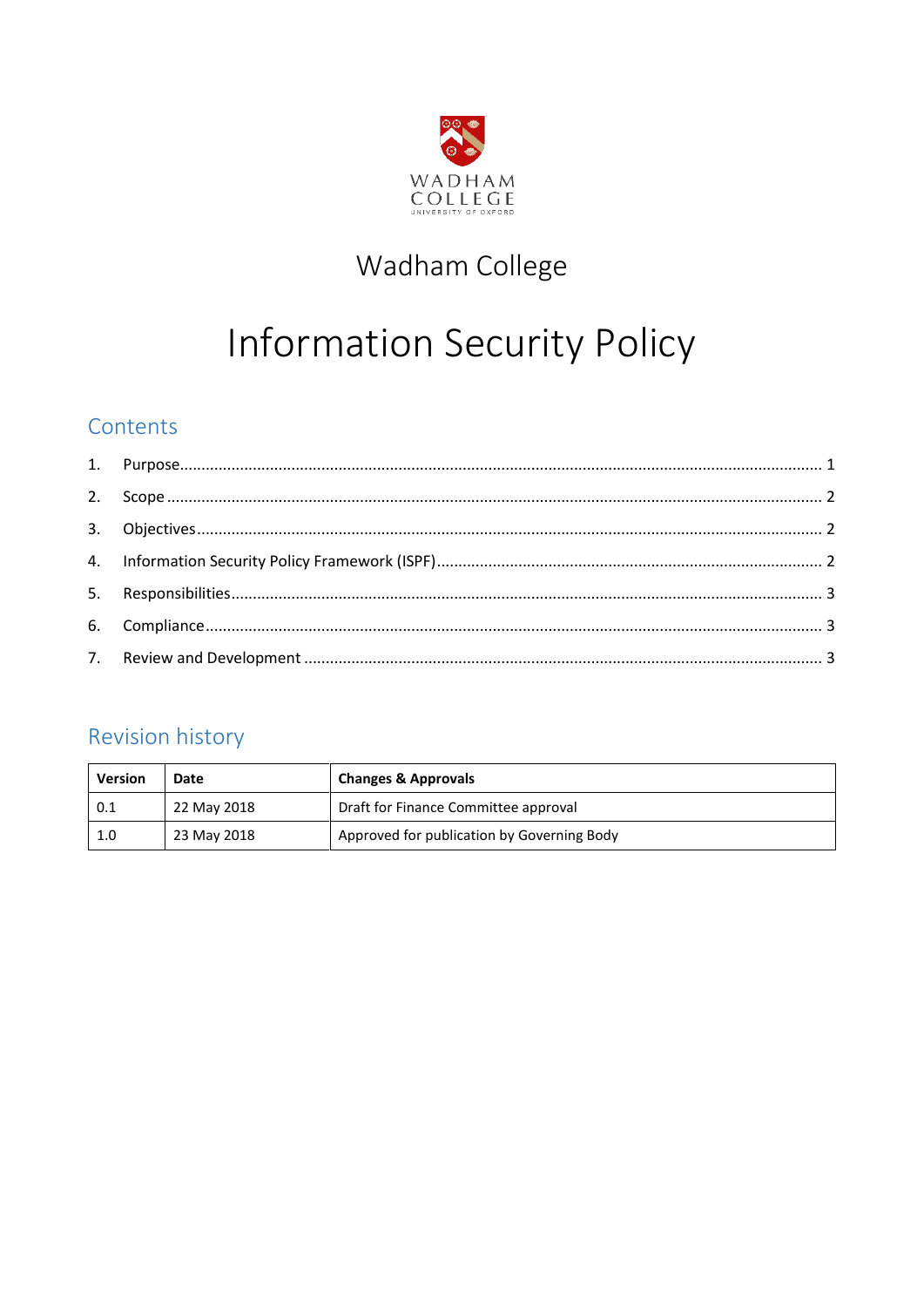#### 1. Purpose

This policy outlines Wadham College's approach to information security management and provides the guiding principles and responsibilities to ensure Wadham College's security objectives are met.

### <span id="page-1-0"></span>2. Scope

This policy is applicable across Wadham College and individually applies to:

- all individuals who have access to Wadham College information and technologies, including students, Fellows, staff, Lecturers, SU/MCR members and affiliate members;
- all facilities, technologies and services that are used to process Wadham College information;
- information processed, in any format, by Wadham College pursuant to its operational activities;
- internal and external processes used to process Wadham College information; and
- external parties that provide information processing services to Wadham College.

### <span id="page-1-1"></span>3. Objectives

Wadham College's objectives for information security are that:

- a culture is embedded to ensure all teaching, research and administration activities consider information security;
- individuals are aware and kept informed of their information security responsibilities;
- information risks are identified, managed and mitigated to an acceptable level;
- authorised users can access information securely to perform their roles;
- facilities, technologies and services adequately balance usability and security;
- implemented security controls are pragmatic, effective and measurable;
- contractual, regulatory and legal obligations relating to information security are met; and
- incidents are effectively managed and resolved, and learnt from to improve information security.

# <span id="page-1-2"></span>4. Information Security Policy Framework (ISPF)

Information is critical to Wadham College operations and failure to protect information increases the risk of financial and reputational losses. Wadham College is committed to protecting information, in all its forms, from loss of confidentiality, integrity and availability ensuring that:

- all staff complete information security awareness training;
- information security risk is adequately managed and risk assessments on IT systems and business processes are performed where appropriate;
- all relevant information security requirements of Wadham College are covered in agreements with any third-party partners or suppliers, and compliance against these is monitored;
- appropriate information security controls are implemented to protect all IT facilities, technologies and services used to access, process and store Wadham College information;
- all information security incidents are reported in a timely manner via appropriate management channels, information systems are isolated, and incidents properly investigated and managed;
- Information Asset Owners are identified for all Wadham College information assets, assets are classified according to how critical and sensitive they are, and rules for their use are in place; and